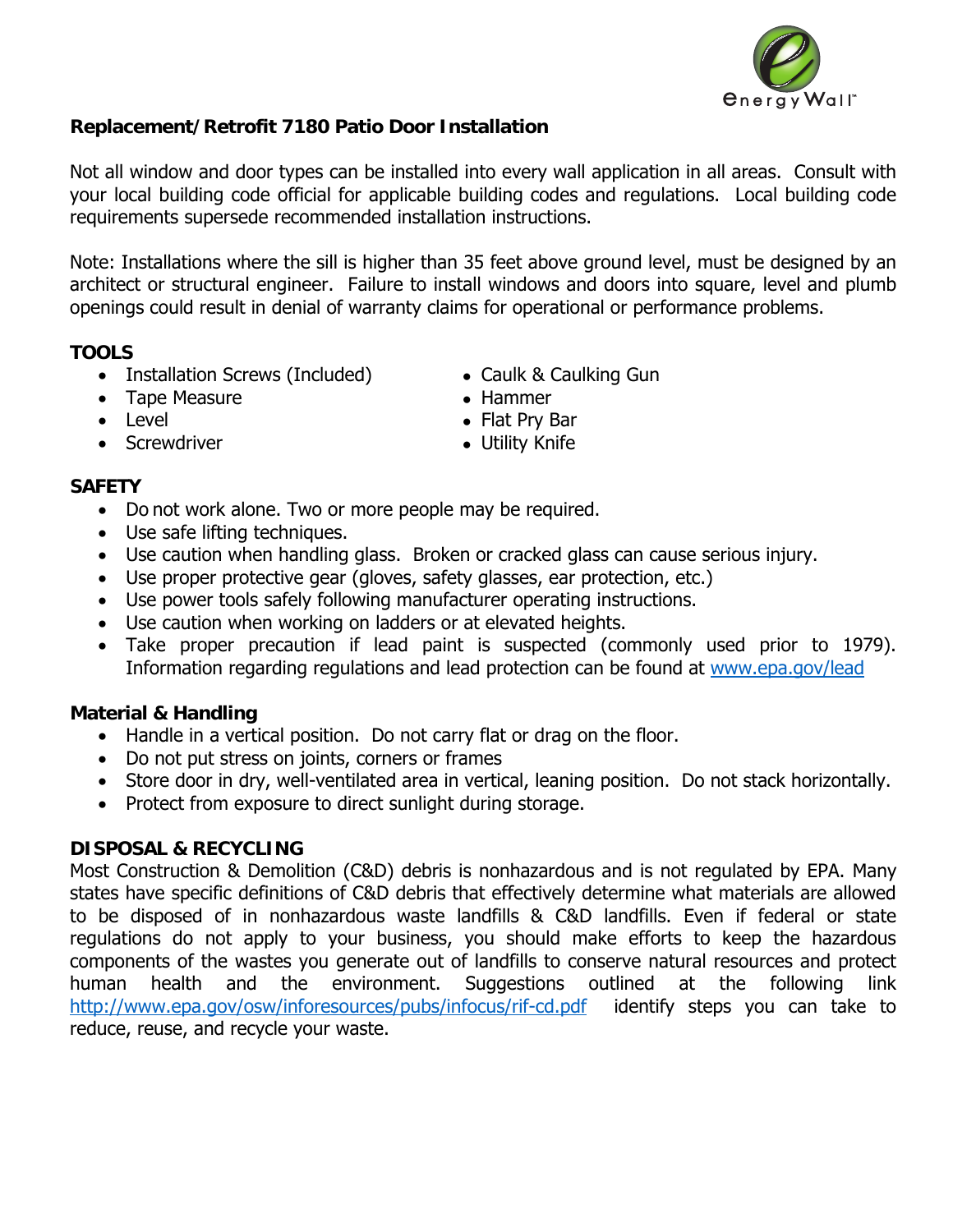

#### **Read these instructions completely before installing your new door, they are meant to be a general outline and do not cover every construction application**.

- 1. Inspect the new door for damage and make sure you have all of its parts. Also check the size of the door and make sure the door is made to spec. Measure the size of the opening width at the top middle and bottom and the size of the height at left, center and right to ensure that the door will fit within the smallest of those measurements. Measure the opening diagonally to make sure the door can be installed square and plumb within the opening. If there is an issue with any of the above, Do-Not-Install the door and contact your door distributor.
- 2. Remove the existing door and make sure the rough opening is clean of debris and that all cracks and voids are sealed. Also make sure the sill is level.
- 3. Before setting the door permanently, try setting the door in the opening to be sure it will fit properly (modify rough opening to fit door).
- 4. Remove the door and put a generous bead of caulking near the outside edge of the sub-floor. Also wrap the head and jambs with insulation before putting the door into the opening. It is imperative to get a good seal between the sill and subfloor to ensure against air and water infiltration.
- 5. Place the door into the opening and put a level on the sill to make sure the sill is level and not crowned.
- 6. Once the sill is level, loosely install all of the installation screws. Check the frame for square by measuring diagonally from corner to corner. Use shims to plumb the jambs and finish screwing in the installation screws taking care not to distort the frame. Make sure that the screws driven into the head are backed by shims.
- 7. Install the operating panel and adjust the rollers so the panel is level and the same height as the fixed panel. The rollers are adjusted with a screw driver through the two holes in the bottom rail of the inside panel. Once the rollers are adjusted, snap in the two hole plugs provided in the installation pack.
- 8. Close the panel and lock the door. If the latch does not engage properly, the keeper in the jamb can be loosened and adjusted up or down to align with the hook on the mortise lock. Also the hook latch on the mortise lock can be adjusted in or out by turning the screw above the hook. Once the door is locking properly, remove the short screws on the keeper, one at a time, and replace them with the two  $8 \times 2 \frac{1}{2}$ " screws provided in the installation pack.
- 9. Install the two panel anti-removal stops that are in the installation pack with the screws provided. Both are installed in the head above the operable panel in the pre-drilled holes. One is installed with the panel completely closed and the other is installed with the panel open. These stops prevent the door from being lifted out of the track when the kick lock is engaged in the vent position.
- 10. Install the inside pocket cover, inserting it at the bottom and then zippering it up to the top.
- 11. Caulk around the perimeter of the frame on the outside with an approved sealant. Where needed, trim and cap.
- 12. Finally, finish off the inside of the door.